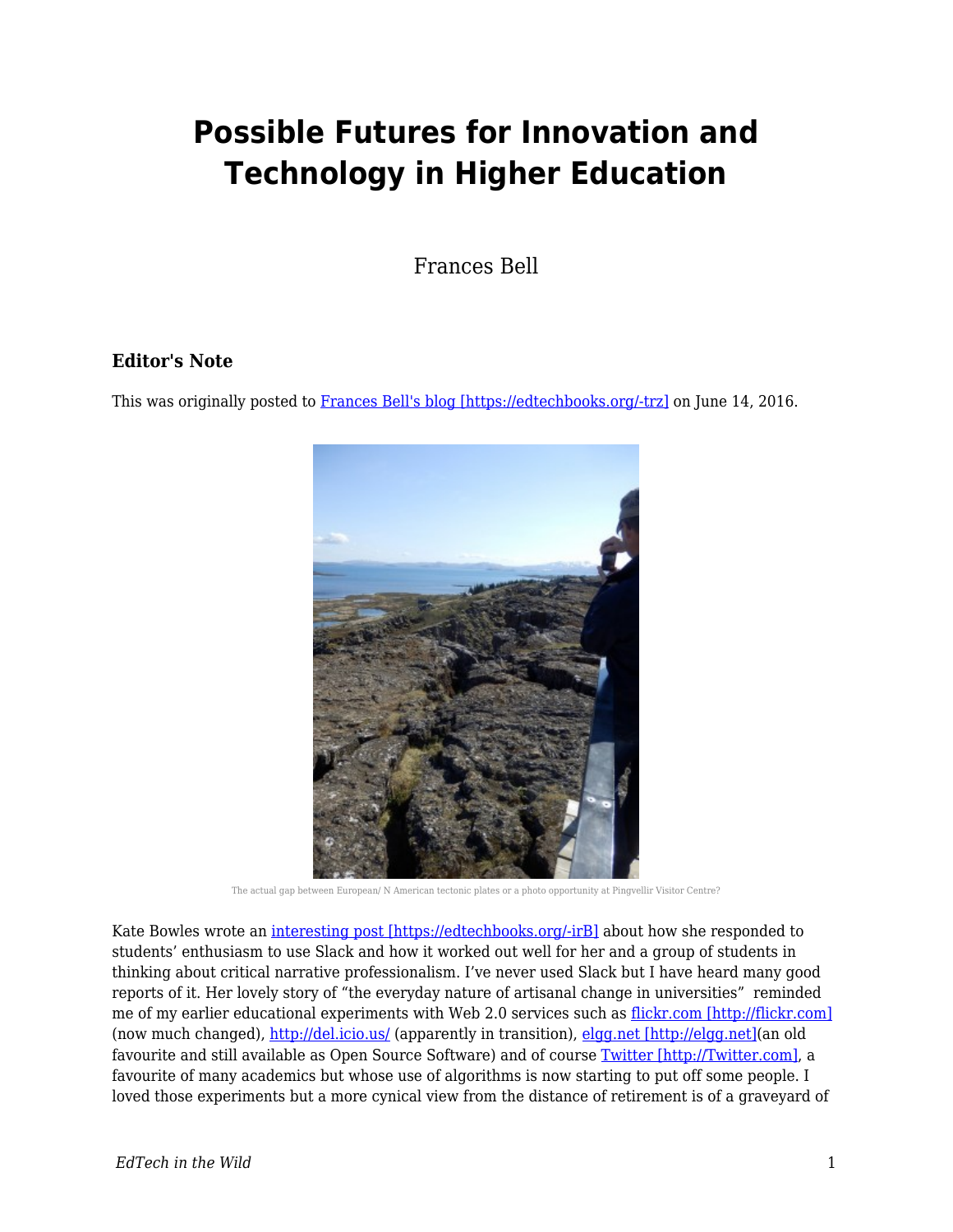dead or moribund services where some of the undertakers have made off with pockets full of cash or services have morphed into something quite different.

Ben Werdmuller, co-founder of elgg and [known.com \[http://known.com\]](http://known.com) and not one of those greedy undertakers, has written a [powerful essay \[https://edtechbooks.org/-vvS\]](http://werd.io/2015/open-issues-lessons-learned-building-an-open-source-business) on how to build an Open Source business. It raised hope for me that there might be possibility for inventive developers and service providers to make a living without fleeding relying on investors and exploiting users via their personal and activity data.

In particular, I wonder about how software and services that might really help education realise benefits of the Internet in future can come into being as supported services for students and staff. How can the benefits available in artisanal pedagogic change be scaled with technical support across universities? I already wrote about how building technology is [more than a heroic tale of invention](http://francesbell.com/fedwikihappening/a-dialogue-for-shaping-educational-technology/) [\[https://edtechbooks.org/-QIg\]](http://francesbell.com/fedwikihappening/a-dialogue-for-shaping-educational-technology/) and is a messy process of appropriation and working around. Higher Education's investments in technology have been in infrastructure like networks, computer labs, email services, digital libraries, administrative systems, etc. and of course the ubiquitous Learning Management System / Virtual Learning Environment. When I was working in HE, it was my dissatisfaction with aspects of Blackboard that drove me to try out alternatives such as student blogging, offering Twitter updates as alternative to Blackboard announcements, sharing bookmarks on Delicious, linked within a Blackboard course. A module team I was leading managed to get a [Buddypress \[https://buddypress.org/\]](https://buddypress.org/) installation going to provide an Open Source Social Networking Service (SNS) for use in supporting first year students on our module. After IT support was completely centralised that year, this became possible no longer but we still managed to draw on student personal experiences of proprietary SNS to help them critique their use in business. Each year, students became more aware that there were 'costs' of the free service and they applied workarounds but hadn't thought too much about the broader implications and alternatives until we raised questions with them.

I was interested to see what the business model was for Slack, since it benefited from a [huge new](http://www.theverge.com/2015/4/17/8431989/slacks-massive-new-funding-round-is-everything-amazing-and-insane) [funding round \[https://edtechbooks.org/-mrn\]](http://www.theverge.com/2015/4/17/8431989/slacks-massive-new-funding-round-is-everything-amazing-and-insane) in 2015 . In March 2016 Slack proclaimed their goal "One day, Slack hopes to replace email as the main form of electronic communication for businesses." Slack's [pricing model \[https://slack.com/pricing\]i](https://slack.com/pricing)s currently '[freemium](https://en.wikipedia.org/wiki/Freemium) [\[https://edtechbooks.org/-HQJ\]](https://en.wikipedia.org/wiki/Freemium)' with 1 free and 2 levels charged per user, with an enterprise version in the pipeline. [Less than 1/3 of 2.3 million users pay for service \[https://edtechbooks.org/-Mvz\]](http://www.businessinsider.com.au/thrive-leads-slacks-round-of-financing-at-a-37-billion-valuation-2016-3) and I would guess that currently most of those are on the Standard or Plus pricing plans.

Something that Web 2.0 services can be good at (certainly in their golden funded early stages) is user experience, and Ben Werdmuller [identified \[https://edtechbooks.org/-vvS\]](http://werd.io/2015/open-issues-lessons-learned-building-an-open-source-business) that as a weakness of Open Source systems.

It's difficult for software companies to break into the enterprise market but that's [Slack's aim.](http://techcrunch.com/2016/04/01/can-slack-transform-enterprise-communication-once-and-for-all/) [\[https://edtechbooks.org/-zqq\]](http://techcrunch.com/2016/04/01/can-slack-transform-enterprise-communication-once-and-for-all/) Even ventures like Microsoft Sharepoint who have had some success at the Enterprise level have found to difficult to engage with the complex organisational structures of HE institutions, to move from projects, based in IT Services, to enterprise-wide staff and student applications.

The business models for some SNS like Facebook make member data the product that generates advertising revenue that [can have consequences for members. \[https://edtechbooks.org/-hMq\]](http://networkedlearningconference.org.uk/abstracts/pdf/S3_Paper1.pdf)  Stewart Butterfield speaks warmly of Etsy's business model, [having been an early investor](https://www.crunchbase.com/person/stewart-butterfield/investments)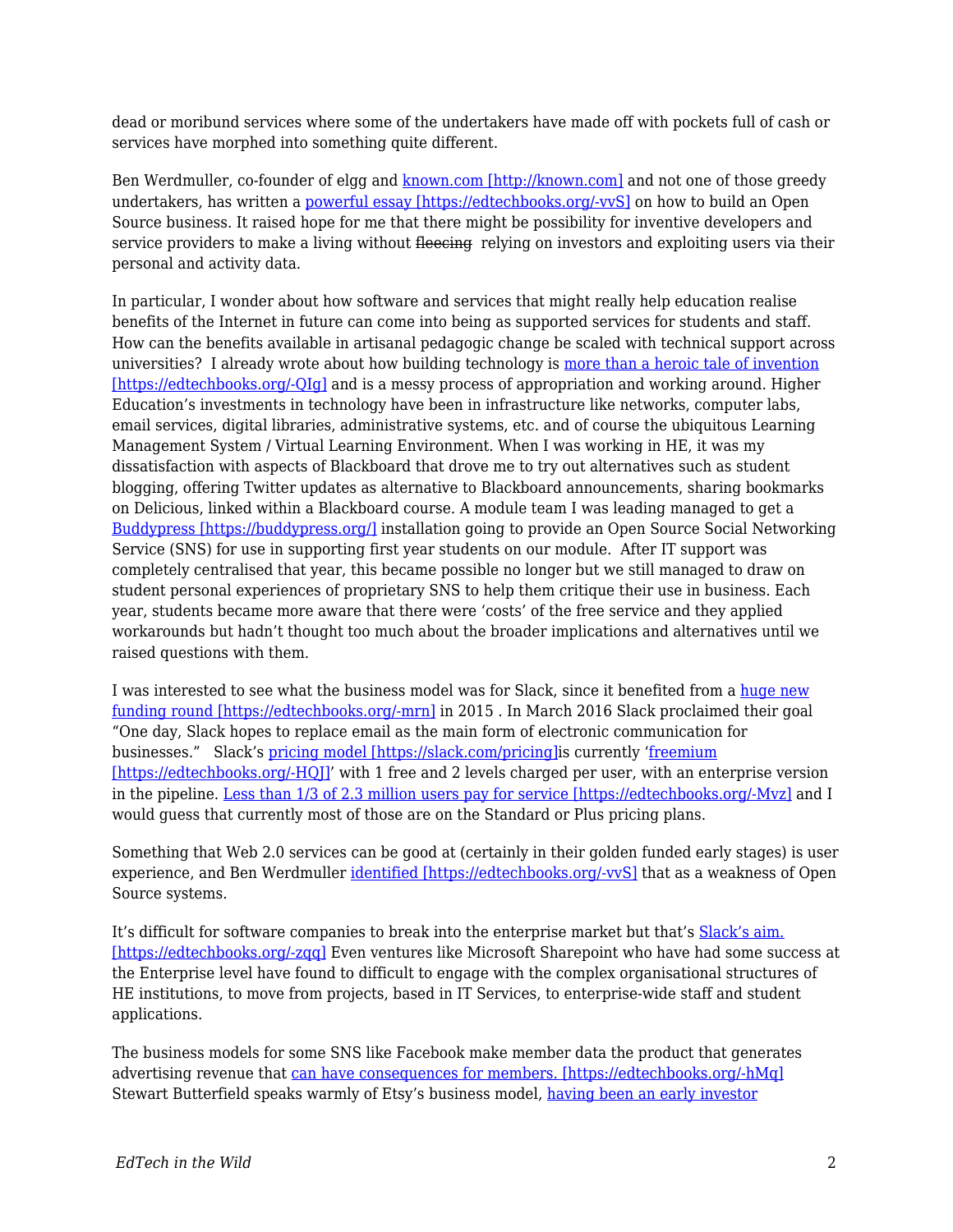[\[https://edtechbooks.org/-LwE\],](https://www.crunchbase.com/person/stewart-butterfield/investments) after selling on Flickr to Yahoo. The reference to Etsy interested me since Gordon Fletcher and I did some research on Etsy in 2012, [presented at AoIR](https://prezi.com/zijoozxwtn_a/the-meaning-of-making-mixing-craft-and-industrial-processes-in-social-e-commerce/) [\[https://edtechbooks.org/-gVSo\]](https://prezi.com/zijoozxwtn_a/the-meaning-of-making-mixing-craft-and-industrial-processes-in-social-e-commerce/) in October 2012. We found that there were listings that didn't comply with 'handmade' and that some members were selling goods where their labour was valued little or not at all. Sure enough, the following year, Etsy redefined 'handmade' to be not necessarily handmade. Etsy's [handmade policy \[https://edtechbooks.org/-zIA\]](https://www.etsy.com/uk/legal/handmade) is what my dear late mother would have called mealy-mouthed. On a bit of a [puff piece, \[https://edtechbooks.org/-UWa\]](https://gigaom.com/2013/08/23/meet-the-man-behind-new-yorks-other-billion-dollar-internet-company-this-one-makes-money/) Etsy sellers make some interesting comments there about flagrant reselling that they apparently couldn't make at Etsy itself, suggestive of Etsy's approach to diluting dissent. For me the concept of Etsy (though I am attracted to buying there) seems a bit of a sham. The community and handmade feelgood factor that has helped them to acquire investment and sell shares is more apparent than real – in effect community became a part of the product to be sold as the company was launched.

So are there alternatives to monolithic LMS like Blackboard, 'member is the product' SNS like Facebook and chimera like Etsy?

I can think of two examples that are different but that have two things in common: they are grounded in educational practice, based on clear educational philosophies; and they make use of the Open Source blogging software WordPress.

### **Student as Producer**

Joss Winn and Mike Neary have developed the concept of **[Student as Producer](http://eprints.lincoln.ac.uk/1675/1/Future_of_HE_-_Chapter_10.pdf)** [\[https://edtechbooks.org/-WQd\]](http://eprints.lincoln.ac.uk/1675/1/Future_of_HE_-_Chapter_10.pdf) as part of the project questioning What is a University?

*The point of this re-arrangement would be to reconstruct the student as producer: undergraduate students working in collaboration with academics to create work of social importance that is full of academic content and value, while at the same time reinvigorating the university beyond the logic of market economics.*

Lincoln's [Buddypress site \[http://blogs.lincoln.ac.uk/\]](http://blogs.lincoln.ac.uk/) is active and open and Student as Producer is integral to the University of Lincoln's [plans and operation \[https://edtechbooks.org/-FGI\]](http://edeu.lincoln.ac.uk/student-as-producer/).

S*tudent as Producer is central to the learning and teaching philosophy at the University of Lincoln, and is embedded within the Teaching and Learning Plan and in all module planning. It is fundamental to everything we do at the University of Lincoln, and is one of the key selling points to potential students.*

# **Domain of One's Own**

Jim Groom outlined the history of DoOO at OER16, that [I blogged, \[https://edtechbooks.org/-Jqy\]a](http://francesbell.com/bellblog/oer16-can-we-imagine-tech-infrastructure-as-an-open-educational-resource-or-clouds-containers-and-apis-oh-my/)nd Mark Sample gave [his perspective as an educator \[https://edtechbooks.org/-fEp\]](http://chronicle.com/blogs/profhacker/teaching-a-domain-of-ones-own-with-reclaim-hosting/52279) working with Reclaim Hosting. Jim has moved from within HE to a business setting where [Reclaim Hosting](https://reclaimhosting.com/about/) [\[https://edtechbooks.org/-bAG\]](https://reclaimhosting.com/about/) offer a fairly-priced service for individuals and universities.